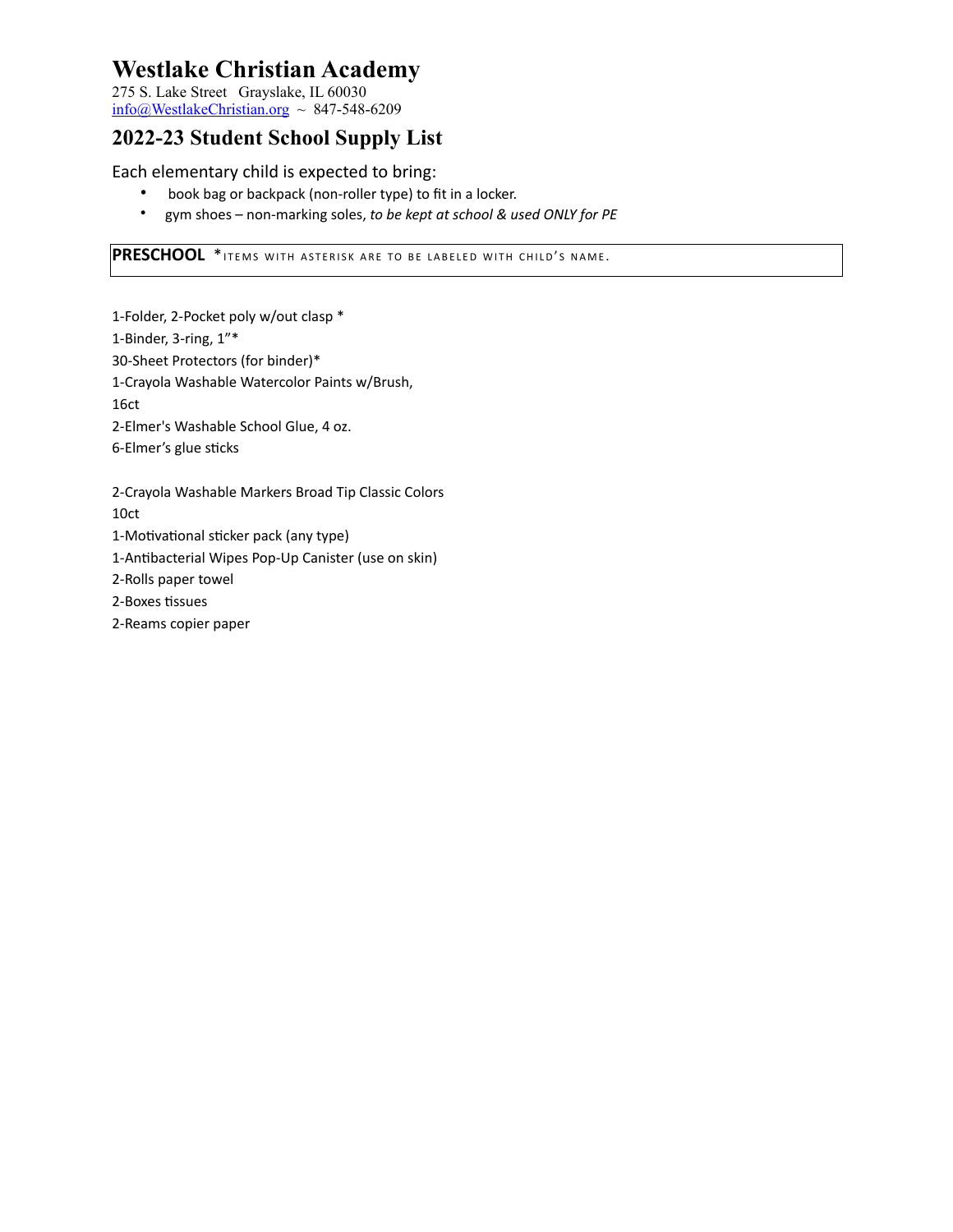275 S. Lake Street Grayslake, IL 60030  $info@WestlakeChristian.org ~ 847-548-6209$  $info@WestlakeChristian.org ~ 847-548-6209$ 

### **2022-23 Student School Supply List**

Each elementary child is expected to bring:

- book bag or backpack (non-roller type) to fit in a locker.
- gym shoes non-marking soles, *to be kept at school & used ONLY for PE*

**PREKINDERGARTEN** \* ITEMS WITH ASTERISK ARE TO BE LABELED WITH CHILD'S NAME.

| 1- Folder, 2-Pocket poly w/out clasp*       | 1-Crayola Washable Watercolor Paints w/Brush, |
|---------------------------------------------|-----------------------------------------------|
| 1- Binder, 3-ring, 1" white*                | 16ct.                                         |
| 30- Sheet Protectors (for binder)*          | 2- Pkg. baby wipes                            |
| 2- Crayola Crayons, 24/Box                  | 2- Rolls paper towel                          |
| 1-Crayola Washable Markers Conica/Broad Tip | 2- Boxes tissues                              |
| Classic Colors, 10ct.                       | 2- Reams copier paper                         |
| 1 - Crayola Washable Watercolors, 16-count  |                                               |

1-Elmer's school glue, 4oz.

**KINDERGARTEN** \* ITEMS WITH ASTERISK ARE TO BE LABELED WITH CHILD'S NAME.

- 1- Folder, 2-Pocket poly w/out clasp Red\* 1-Hardshell Pencil box/Case
- 1- Folder, 2-Pocket poly w/out clasp Blue\*
- 1- Binder, 3 Ring, ½" \*
- 1- Crayola Washable Watercolor Paint Set, 8 Colors\*
- 2- Crayola Crayons, 24/Box\*
- 1-Crayola "World Color" Crayons, 24/Box\*
- 1- Crayola Markers, Washable, Classic Colors, Wide Tip, 8/Set\*

24- Elmer's Washable Glue Stick, 21 oz\*.

1-White School Glue\*

- 4-Dry Erase Markers (Black)\*
- 24- Ticonderoga Pencils, #2\*
- 1-Box Quart-size Ziplock Bags
- 3- Packages of Baby wipes
- 2- Rolls paper towel
- 2- Boxes of facial tissues
- 2- Reams copier paper
- 1-package Clorox Wipes

1st Grade \*ITEMS WITH ASTERISK ARE TO BE LABELED WITH CHILD'S NAME.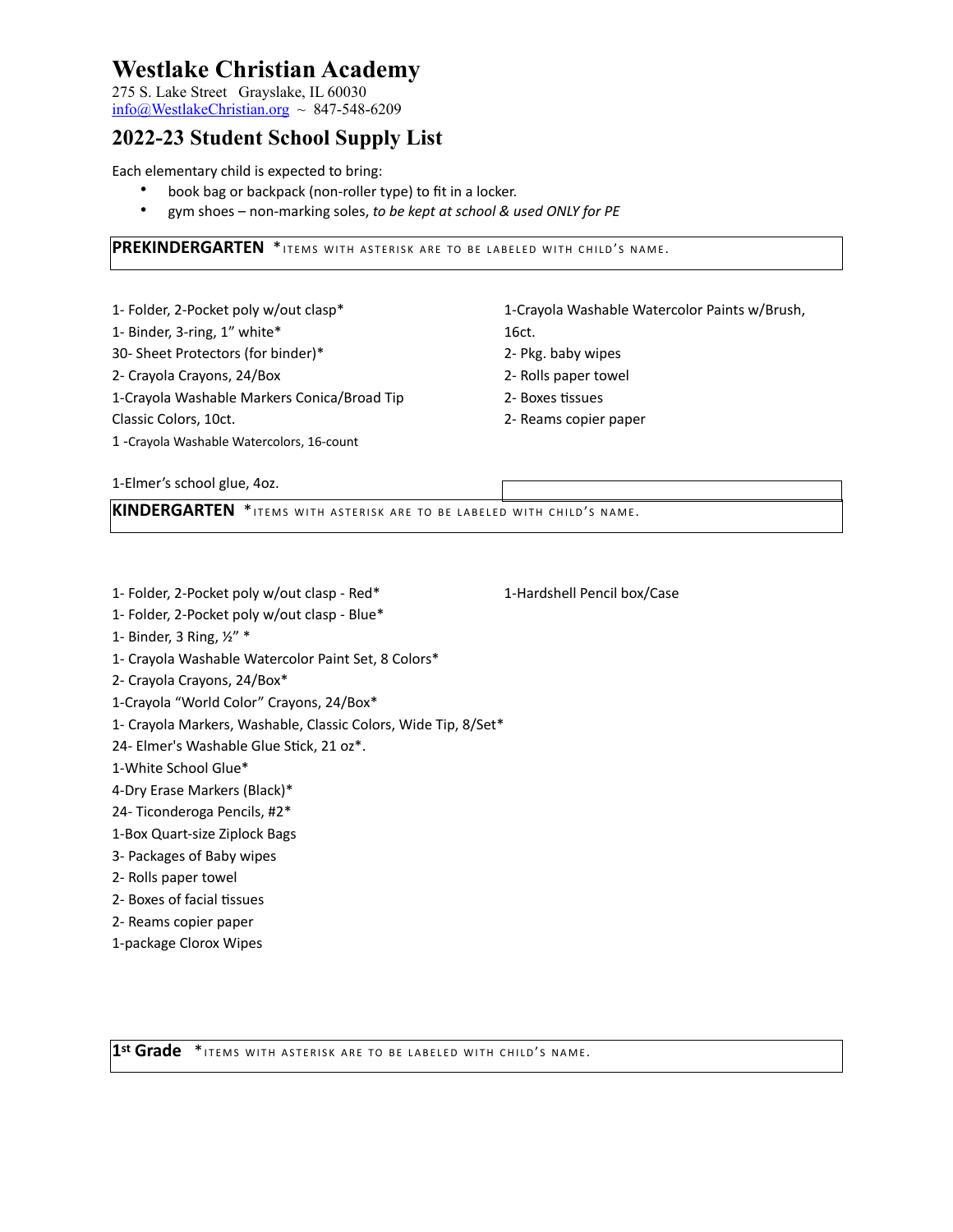275 S. Lake Street Grayslake, IL 60030  $\frac{\text{info}(a)}{\text{WestlakeChristian.org}} \sim 847-548-6209$ 

#### **2022-23 Student School Supply List**

Each elementary child is expected to bring:

- book bag or backpack (non-roller type) to fit in a locker.
- gym shoes non-marking soles, *to be kept at school & used ONLY for PE*

| 1-Crayola Crayons, 24/Box*                        |
|---------------------------------------------------|
| 1-Crayola Washable Markers, Classic Colors, Wide  |
| Tip, 8/Set*                                       |
| 1-Crayola colored pencils, 12/Box*                |
| 1-Pencil Pouch - Zippered Heavy Canvas w/         |
| Grommets, See Through front, Exterior Mesh Pocket |
| w/Zipper 8.5x9.75                                 |
| 2-Poly Folders, 2-Pocket w/out clasp, 1 ea. Blue, |
| Green, Purple*                                    |
| 1-Sharpener, Pencil & Crayon, Double Barrel*      |
| 48- Pencils (yellow), #2, sharpened               |

8-Elmer's Glue Stick, Washable .21 oz. 1-Maped Scissors Stainless Steel Blunt 5" 1-Manila Drawing Paper 50ct 9x12 1-Expo Low Odor Dry Erase Marker Fine Assorted 4 ct (BK,BL,RD,GN) 3-Pkg. baby wipes 2-Rolls paper towel 4-Boxes of facial tissues 2-Reams copier paper

2nd Grade \* ITEMS WITH ASTERISK ARE TO BE LABELED WITH CHILD'S NAME.

2-Large Pink Latex-Free Eraser\*

1-Crayola Crayons, 24/Box\*

1-Crayola Washable Markers Broad Tip 10 ct/classic color\*

1-Colored Pencils, 12/Set (sharpened)\*

2-Poly Folders (not paper), 2-Pocket w/o clasp, 1 ea. Blue, Green\*

1– Composition Book (Wide Rule) Black Marble 100ct 9.75x7.5\*

1-Binder, 3 Ring, Heavy Duty, View Front, 1", White\* 1-Pencil Case, Zippered Heavy Canvas w/Grommets, See through front, Exterior Mesh Pocket w/Zipper 8.5x9.753\*

24-Pencils, #2, Sharpened – Dixon Ticonderoga 6-Elmer's Washable Glue Stick, .21 oz. 1-Construction Paper, Color, 50 Count 9"x12"

8-Expo Dry Erase Markers, Chisel Tip, Low Odor, Black\*

1-Rolls scotch tape w/disposable dispenser\* 1-Roll scotch double sided tape w/dispenser\*

- 
- 2- Rolls paper towel
- 3- Boxes facial tissues
- 2- Reams copier paper

.

3<sup>rd</sup> Grade \* ITEMS WITH ASTERISK ARE TO BE LABELED WITH CHILD'S NAME.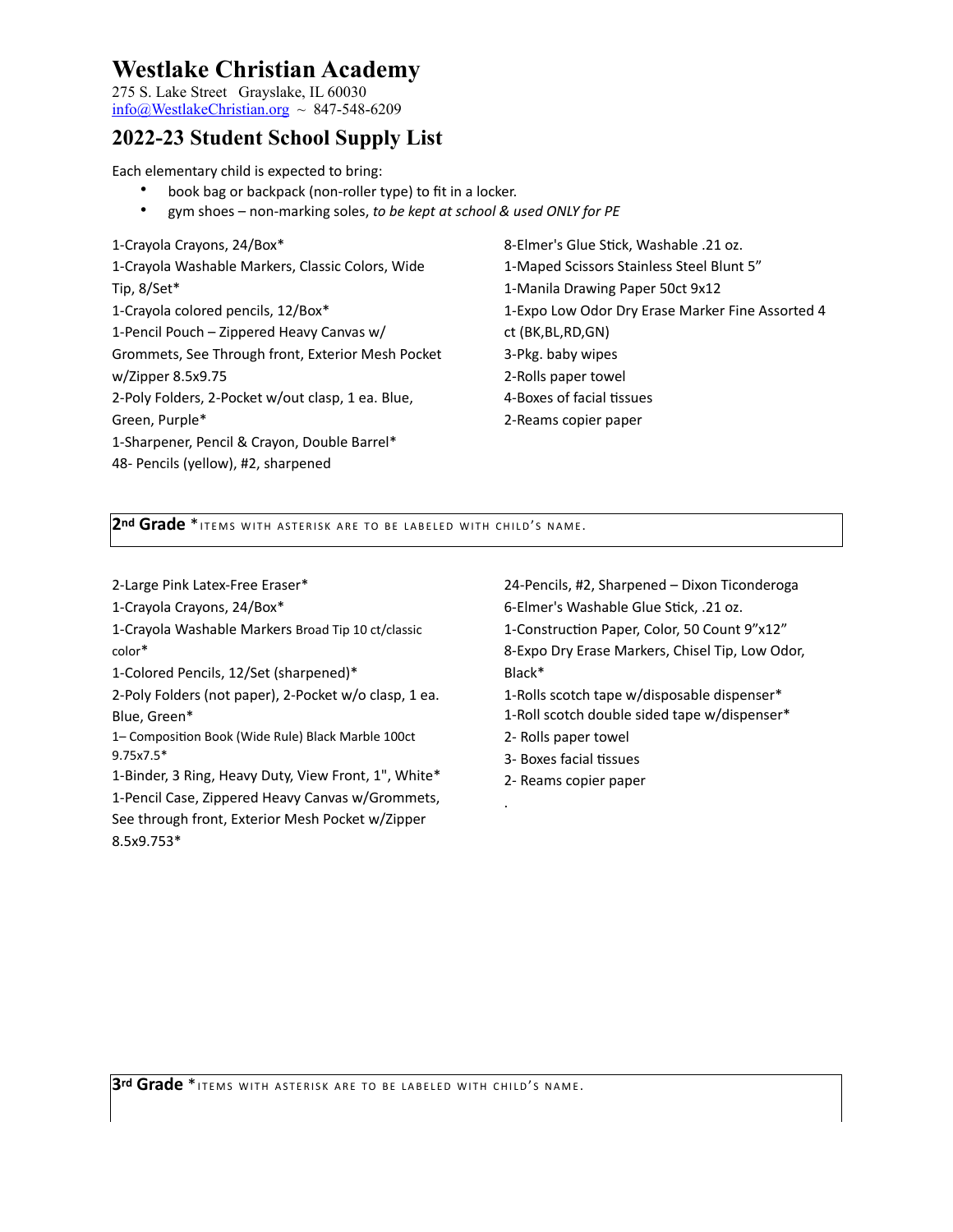275 S. Lake Street Grayslake, IL 60030 [info@WestlakeChristian.org](mailto:info@WestlakeChristian.org) ~ 847-548-6209

## **2022-23 Student School Supply List**

Each elementary child is expected to bring:

2- Rolls paper towel 3- Boxes facial tissues

- book bag or backpack (non-roller type) to fit in a locker.
- gym shoes non-marking soles, *to be kept at school & used ONLY for PE*

| 2-Spiral Notebooks, Wide Ruled, 70 Ct, 1 ea. Blue,                                                | 1-Yellow, Stick-On Notes, 100ct 3x3                |
|---------------------------------------------------------------------------------------------------|----------------------------------------------------|
| Red <sup>*</sup>                                                                                  | 2- Expo Dry Erase Markers, Chisel Tip, Low Odor,   |
| 5-Folders, Poly, 2 Pocket, 1 ea. Without clasp Blue,                                              | Black*                                             |
| Green, Red, Yellow, Purple*                                                                       | 1-Markers, Washable, Classic Colors, Wide Tip, 10/ |
| 1-Folder, Poly 2 pocket w/clasp, Orange*                                                          | Set*                                               |
| 1-Flair Felt Tip Pen, Black                                                                       | 1-Crayola Crayons, 24/box*                         |
| 1-Plastic Ruler (in. & cm.)                                                                       | 1-Colored Pencils, Sharpened, 12/Set*              |
| 1-Durable 3-Ring View Binder - Black*                                                             | 1-Mid size Scissors                                |
| 36-Pencils, #2, sharpened                                                                         | 1-Paper Mate Pink Pearl Latex-Free Eraser          |
| 1-Pens (medium point, red)                                                                        | 1-Highlighter, fine tip, yellow*                   |
| 1-Pencil Pouch - Zippered Canvas w/Grommets, see                                                  | 1-Highlighter, fine tip, blue*                     |
| through front, Exterior Mesh with zipper, 8.5x9.75                                                | 1-7-Pocket Expandable File Poly w/Tabs, Flap and   |
| $\ast$                                                                                            | Elastic Closure Assorted Letter Size*              |
| 2-Elmer's Glue Stick, Purple, Dries Clear, .21 oz.<br>2-Scotch Tape (with disposable dispenser) * | 2-Reams copier paper                               |
| 1- Index Cards, 4" x 6", Unruled, 100/Pack, White*                                                |                                                    |

**4th Grade** \*ITEMS WITH ASTERISK ARE TO BE LABELED WITH CHILD'S NAME.

| 1-Report Cover, 3 hole punch clasped, Clear Front*   | 1-Expo Dry Erase Marker, Chisel Tip, Low Odor,       |
|------------------------------------------------------|------------------------------------------------------|
| 1-Folder, 2 Pocket, with Clasps*                     | Black*                                               |
| 1-Webster's Dictionary*                              | 1-Mead Composition Book, Wide Ruled, 100 Sheets*     |
| 4-Pens (medium point, black)*                        | 3- Filler Paper, Wide Ruled, 120/Pack                |
| 4-Pens (medium point, red)*                          | 1-Index Cards, Wire bound, 4" x 6", Ruled, 30 Ct.,   |
| 12-Pencils, #2, sharpened*                           | White*                                               |
| 2-Large Pink Eraser*                                 | 2- Spiral Notebooks, Wide Ruled, 70 Ct, Blue & Red * |
| 1-Pencil Case, Fabric, 3-Hole w/Grommets*            | 1-Elmer's Glue Stick, .21 oz.*                       |
| 1-Colored Pencils, Sharpened, 12/Set*                | 1-Roll Scotch Tape w/disposable dispenser*           |
| 1-Crayola Markers, Washable, Classic Colors, Fine    | 2-Rolls paper towel                                  |
| Tip, 8/Set*                                          | 3-Boxes tissues                                      |
| 1-Five Star expanding file/7 pockets (check Amazon)* | 2-Reams copier paper                                 |
| 1- Highlighter, fine tip, yellow*                    |                                                      |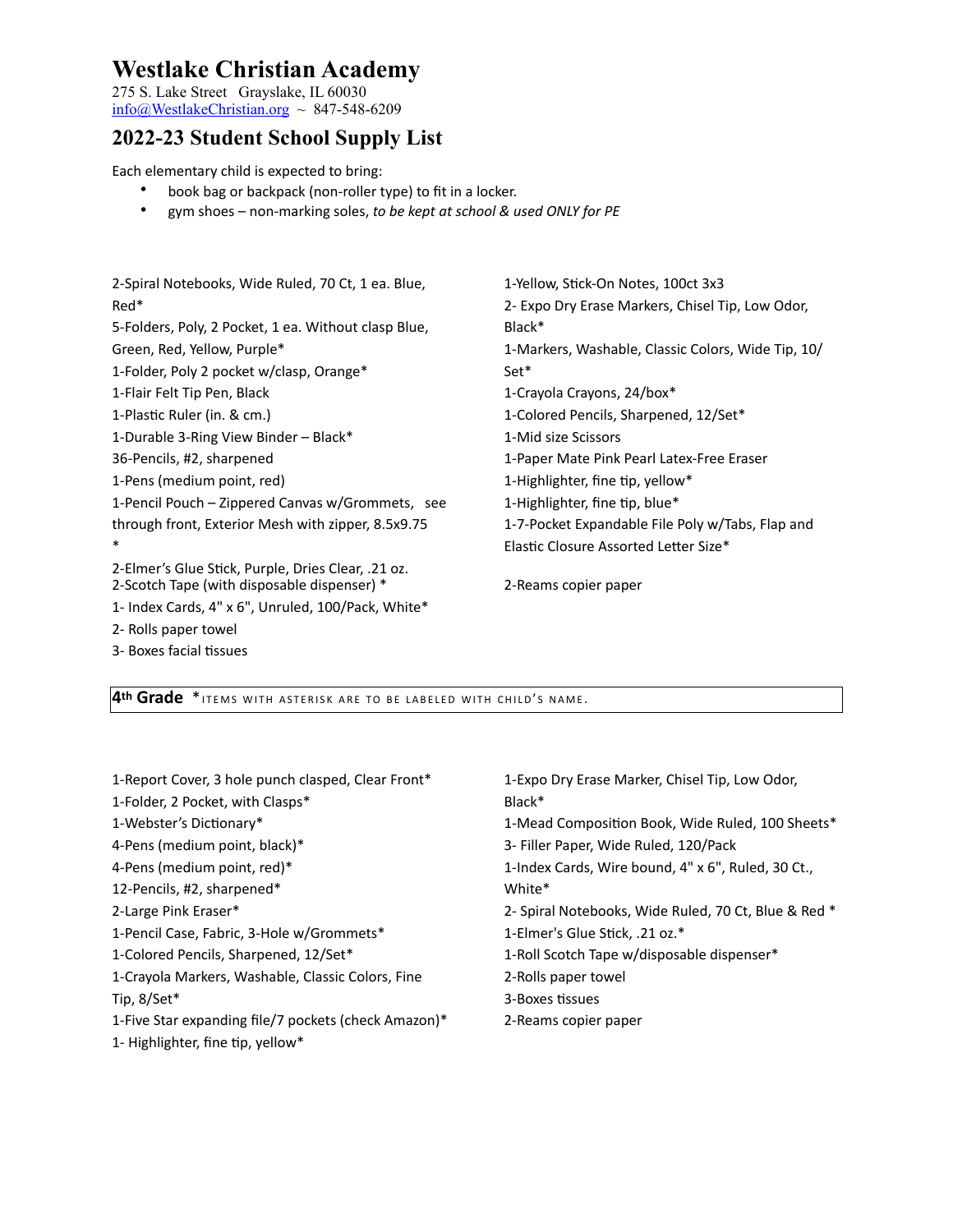275 S. Lake Street Grayslake, IL 60030  $\frac{\text{info}(a)}{\text{WestlakeChristian.org}} \sim 847-548-6209$ 

### **2022-23 Student School Supply List**

Each elementary child is expected to bring:

- book bag or backpack (non-roller type) to fit in a locker.
- gym shoes non-marking soles, *to be kept at school & used ONLY for PE*

#### **5th Grade** \* ITEMS WITH ASTERISK ARE TO BE LABELED WITH CHILD'S NAME

1-Plastic Pencil Box, 8.25" x 5.25" x 2"\* 2-Elmer's Glue Stick, .21 oz.\* 1-Roll Scotch Tape w/disposable dispenser\* 1-Black Expo Dry Erase Marker, Chisel Tip, Low Odor\* 1-Crayola Markers, Washable, Classic Colors, Fine Tip, 10/Set\* 1-Crayola Colored Pencils, Sharpened, 12/Set\* 6-Mechanical Pencil, Refillable, .7mm\* 1-Mechanical Pencil Lead Refill .7mm 4-Pens (medium point, black)\* 4-Pens (medium point, red)\* 2-Large White Eraser\* 4-Highlighters, Chisel Tip, (1 ea. Yellow, orange, blue, green)\* 1-Filler Paper, College Rule, 120/Pack\* 5-Spiral Notebooks, Wide Ruled, Perf, 70 Ct.\*

(1 each Blue, red, green, yellow, purple)

1-Graph Paper, 4x4, 50/Pack, no hole\* 1-Index Cards, 4" x 6", Ruled, 100/Pack, White\* 6-Folders, Poly, 2 Pocket w/Clasp, 1 ea. Blue, Red, Green, Yellow, Purple, Orange\* 1-Post-it notes – 100 ct. Assorted colors 1-Calculator, 8 digit\* 1-Elmer's washable school glue 2-Rolls paper towel 3-Boxes tissues 2-Reams copier paper PE:

1- PE T-shirt\* 1-PE shorts: mid-thigh or longer, loose fitting\* 1-PE Shoes: non marking soles; use ONLY for PE\* 1-Solid Deodorant (no spray); kept in locker\*

#### **6th Grade** \*ITEMS WITH ASTERISK ARE TO BE LABELED WITH CHILD'S NAME.

12-Pencils, #2, sharpened 2-Large Pink or White Eraser\* 2-Pkg pens (medium point, black)\* 2-Pkg assorted colored pens (medium point)\* 1-Crayola Colored Pencils, Sharpened, 12/Set\* 1-Filler Paper, College Ruled, 120/Pack\* 1-Binder, 3-Ring, View, 1.5inch, Black\* 1-Binder, 3-Ring, Binder, 1.5 inch, Green\* 2-Dividers, 3 Ring, 8-Tab, double pocket\* 1-Plastic Pencil Box, 8.25" x 5.25" x 2.25"\* 1 Pencil Case, Fabric, 3-Hole w/Grommets\* 1 Elmer's School Glue, 4 oz., White\* 1-Highlighters package set, chisel tip, yellow, pink, green, orange, blue\*

2-Composition books\* 1-Liquid correction fluid\* 2-Rolls paper towel 3-Boxes tissues 2-Reams copier paper

#### **PE**

1-T-shirt \* 1-PE shorts: mid-thigh or longer, loose fitting\* 1-PE Shoes: non marking soles; use ONLY for PE\* 1-Solid Deodorant (no spray); kept in locker\*